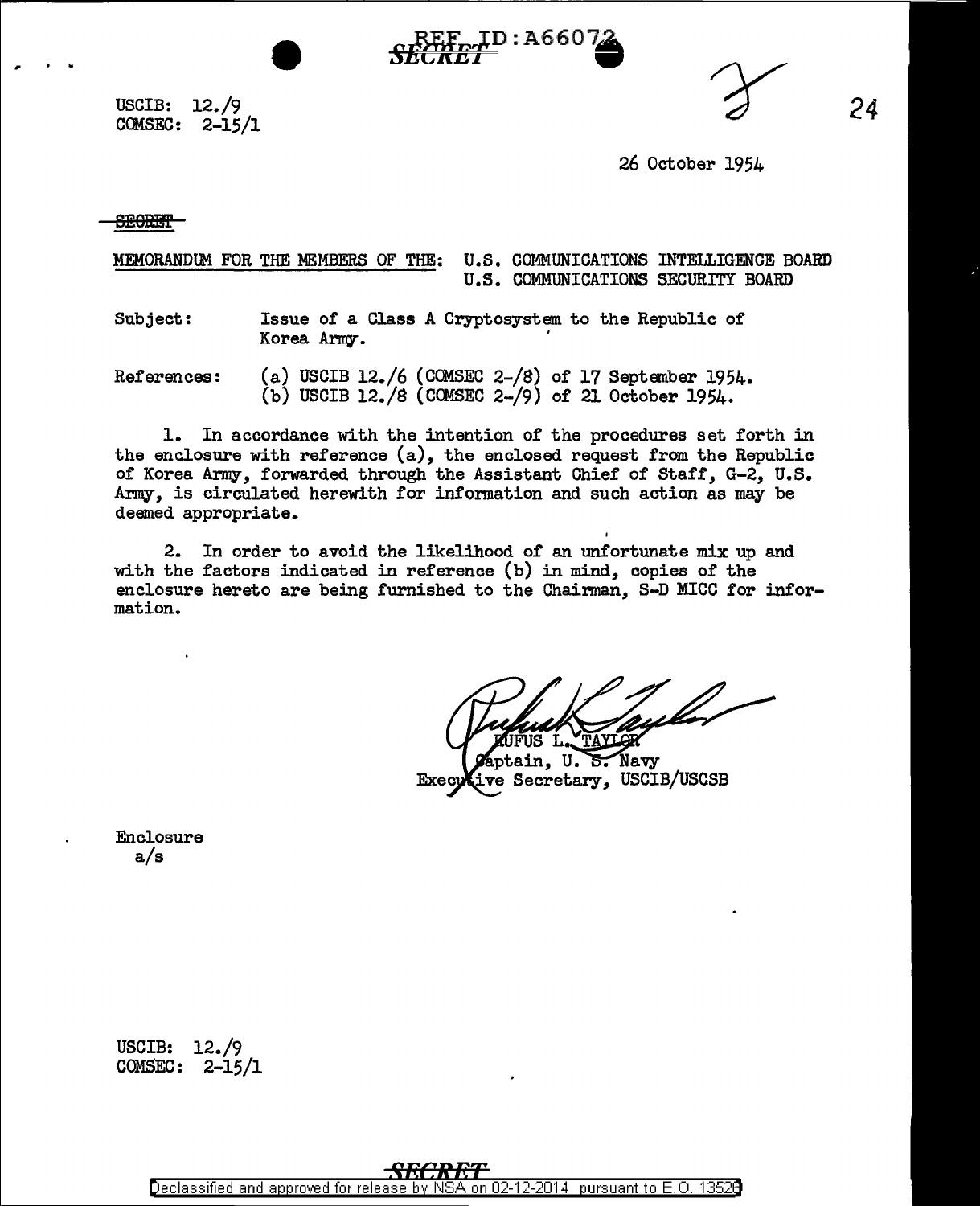## **SECRET**

..

G2-ASA 21 OCT 1954

SUBJECT: Issue of a Class A Cryptosystem to the Republic of Korea Army

 $\mathbf{F}^{\text{ID}:\text{A6607}}$ 

TO: Director National Security Agency Washington 25, D. C.

1. References :

USCIB 12./6 - Comsec 2-/8, Memorandum for the Members of USCIB and USCSB, Subject: "Procedures for Dealing with Requests from Foreign Governments for Comsec Assistance," dated 17 September 1954.

b. Message, ASA Far East, Nr. A 3267, dated 12 October 1954, Inclosure 1.

2. In compliance with reference la, above, subject request for communications security assistance is forwarded herewith.

*3.* The following communications security assistance has been given to the Republic of Korea Army to date:

a. Strip Cipher System (modified principle)

b. Numerical One-time Pads

c. Multi-lingual Operational Code

d. Playfair

4. If it is anticipated that final action or decision on this matter will be delayed longer than one month, it is requested that the Assistant Chief of Staff, G2, Department of the Army, be informed of any interim actions contemplated or taken, so that the Eighth Army can, if necessary, initiate appropriate action prior to the withdrawal or U.S. cryptographic liaison teams to the Republic of Korea Army.

FOR THE ASSISTANT CHIEF OF STAFF, G-2

(SIGNED) J.H. MONTGOMERY, JR. Colonel, GS Chief, Plans and Policy Office

1 Incl

Msg fr ASAFE #A 3267

Unable to determine regrading data

## *-SECRET*